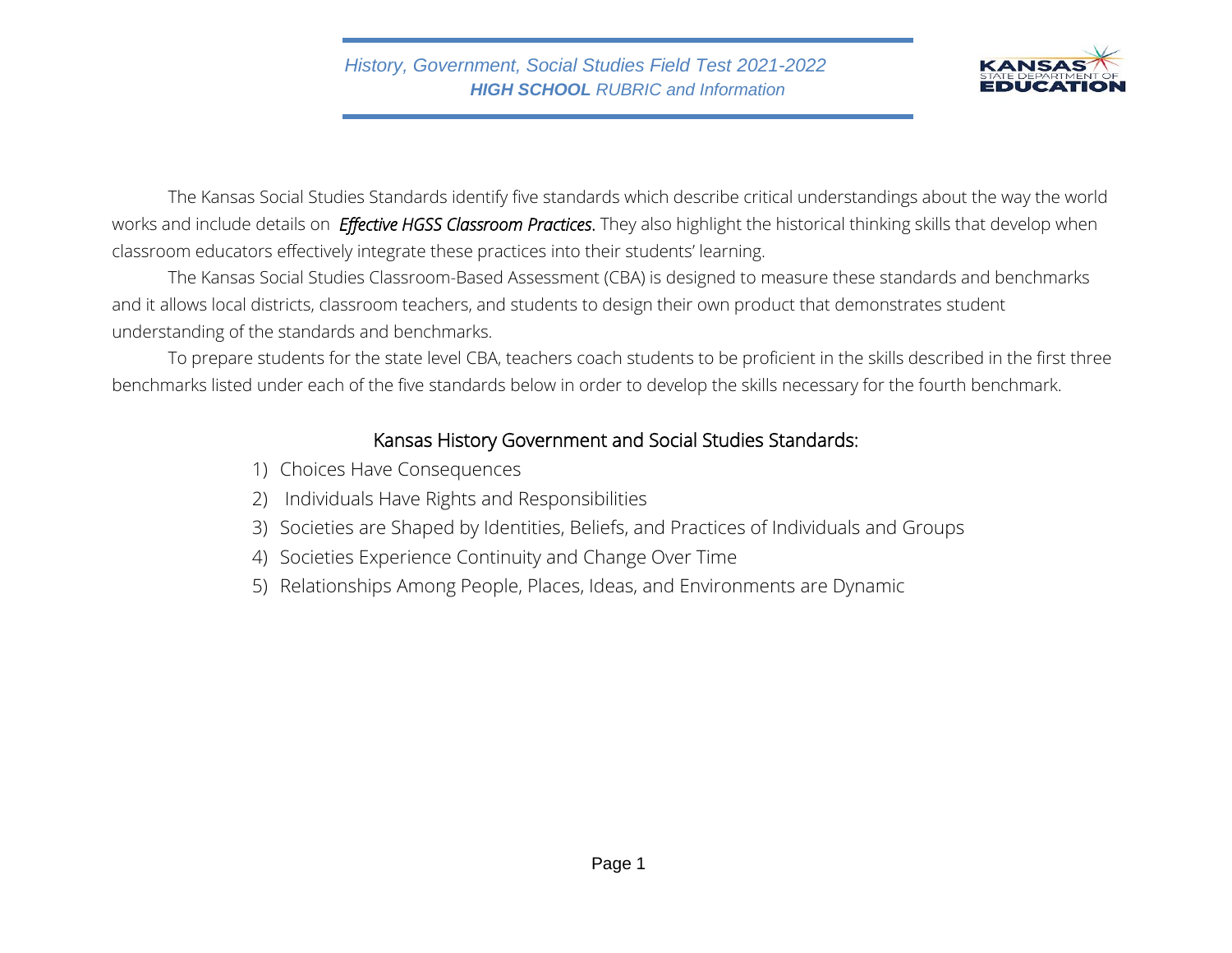

# Each Kansas standard is supported by benchmarks, adapted to that specific standard:

| <b>Benchmarks</b>                                                             | <b>Standard 1 Choices Have</b><br>Consequences                                                                                                       | <b>Standard 2 Individuals have</b><br>Rights and Responsibilities                                                                                    | Standard 3 Societies are shaped by<br>Identities, Beliefs, and Practices of<br>Individuals and Groups                                                                                                                    | <b>Standard 4 Societies</b><br>Experience Continuity and<br>Change Over Time                                                                      | <b>Standard 5 Relationships</b><br>among People, Places,<br>Ideas, and Environments<br>are Dynamic                                                |
|-------------------------------------------------------------------------------|------------------------------------------------------------------------------------------------------------------------------------------------------|------------------------------------------------------------------------------------------------------------------------------------------------------|--------------------------------------------------------------------------------------------------------------------------------------------------------------------------------------------------------------------------|---------------------------------------------------------------------------------------------------------------------------------------------------|---------------------------------------------------------------------------------------------------------------------------------------------------|
| 1 Recognize<br>and Evaluate                                                   | The student will recognize<br>and evaluate significant<br>choices and consequences<br>that have impacted our lives<br>and futures.                   | The student will recognize and<br>evaluate the rights and<br>responsibilities of people living<br>in societies.                                      | The student will recognize and<br>evaluate how societies are shaped by<br>the identities, beliefs, and practices<br>of individuals and groups.                                                                           | The student will recognize<br>and evaluate continuity and<br>change over time.                                                                    | The student will recognize<br>and evaluate dynamic<br>relationships that impact<br>lives in communities, states,<br>and nations.                  |
| 2 Analyze the<br>Context and<br>Draw<br>Conclusions                           | The student will analyze the<br>context and draw<br>conclusions about choices<br>and consequences.                                                   | The student will analyze the<br>context and draw conclusions<br>about rights and<br>responsibilities.                                                | The student will analyze context and<br>draw conclusions of how societies<br>are shaped by the identities, beliefs,<br>and practices of individuals and<br>groups.                                                       | The student will analyze the<br>context and draw<br>conclusions about<br>continuity and change.                                                   | The student will analyze the<br>context and draw<br>conclusions about dynamic<br>relationships.                                                   |
| 3 Investigate<br>and Connect                                                  | The student will investigate<br>and connect examples of<br>choices and consequences<br>with contemporary issues                                      | The student will investigate<br>and connect the rights and<br>responsibilities of individuals<br>with contemporary issues.                           | The student will investigate and<br>connect how societies are shaped by<br>the identities, beliefs, and practices<br>of individuals and groups.                                                                          | The student will investigate<br>and connect continuity and<br>change to a contemporary<br>issue.                                                  | The student will investigate<br>and connect dynamic<br>relationships to<br>contemporary issues.                                                   |
| 4 Make a<br>claim or<br>advance a<br>thesis using<br>evidence and<br>argument | The student will use their<br>understanding of choices<br>and consequences to make<br>a claim or advance a thesis<br>using evidence and<br>argument. | The student will use their<br>understanding of rights and<br>responsibilities to make a<br>claim or advance a thesis using<br>evidence and argument. | The student will use their<br>understanding of how societies are<br>shaped by the identities, beliefs, and<br>practices of individuals and groups<br>to make a claim or advance a thesis<br>using evidence and argument. | The student will use their<br>understanding of continuity<br>and change to make a<br>claim or advance a thesis<br>using evidence and<br>argument. | The student will use their<br>understanding of dynamic<br>relationships to make a<br>claim or advance a thesis<br>using evidence and<br>argument. |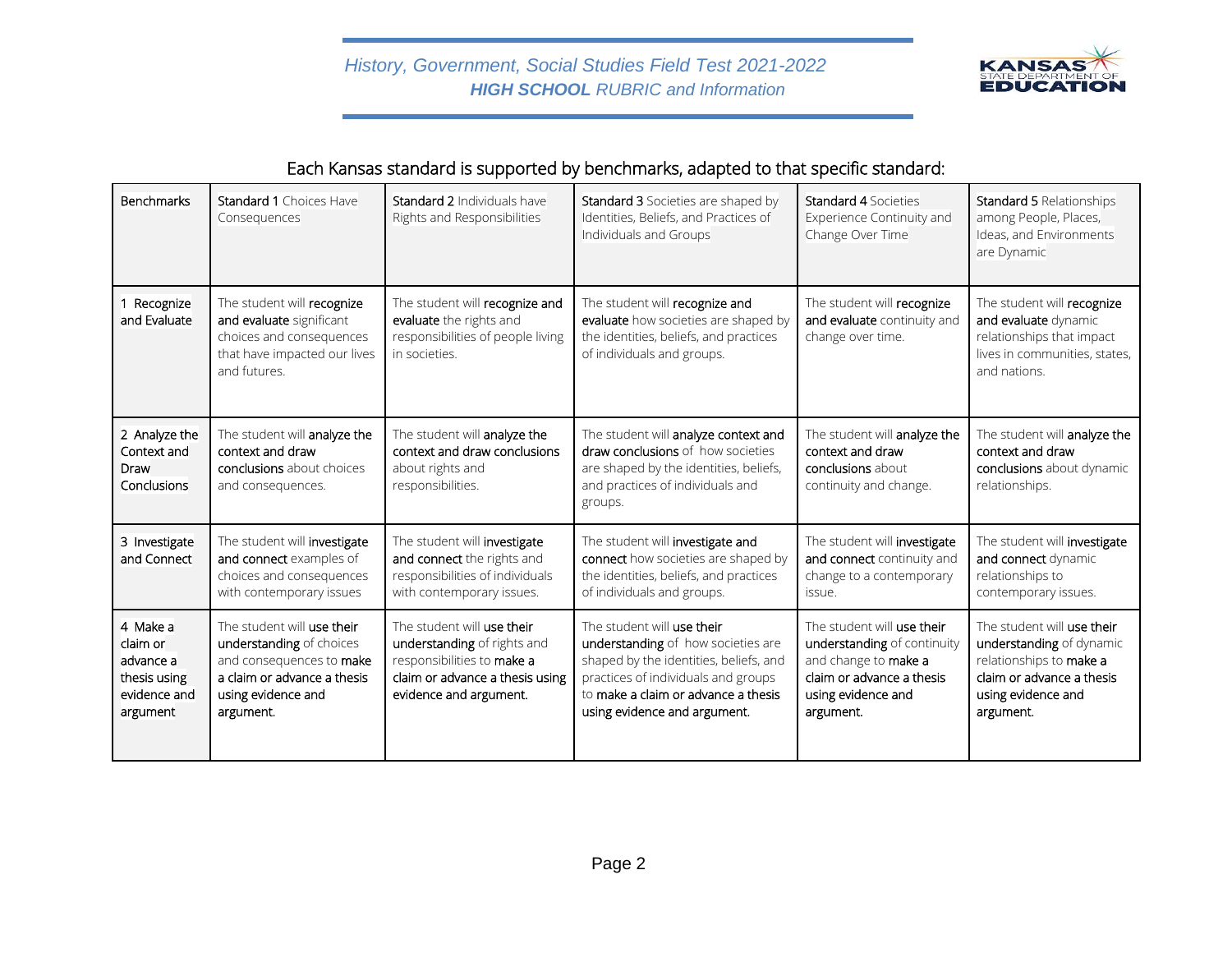

Students in grades 9-12 will complete the Kansas State Social Studies Classroom-Based Assessment (CBA) by creating one product or presentation that demonstrates their ability to make a claim or thesis and support that claim or thesis using evidence. The following information and rubric outline what students are expected to complete during high school.

To prepare learners for the state level CBA that measures student competency in making a claim or advancing a thesis using evidence and argument, classroom teachers provide students learning opportunities to become proficient in the skills described in the benchmarks for each of the five standards.

#### Benchmark 1: Recognize and Evaluate

#### Formative Task

The student is asked to recognize and then evaluate one or more of the big ideas from the five standards. (i.e. choices, consequences, rights, responsibilities, identities, beliefs, ideas, actions, continuity, change, or dynamic relationships)

- Teachers can integrate a variety of formative activities that encourage a student to identify foundational content and then compare, contrast, rank, or prioritize that content.
	- For example, students might recognize a choice, its consequences, and then evaluate its impact. A student could consider the choice President Franklin Roosevelt made when he issued Executive Order 9066 in February, 1942 and then evaluate whether the Order had the impact Roosevelt thought it would.

## Benchmark 2: Analyze Context and Draw Conclusions Formative Task

The student is asked to analyze the circumstances surrounding one or more of the big ideas from the five standards (i.e. choices, consequences, rights, responsibilities, identities, beliefs, ideas, actions, continuity, change, or dynamic relationships) and then draw conclusions or make judgements about what has been analyzed.

- This type of formative activity requires students to methodically examine and then make judgements about an events' context. Context refers to the moods, attitudes, and conditions that existed in a certain time, place, demographic, system, or culture.
	- For example, a student could address questions that would uncover the context surrounding Roosevelt's decision to issue the Order and develop a reasoned opinion on how the context impacted his decision.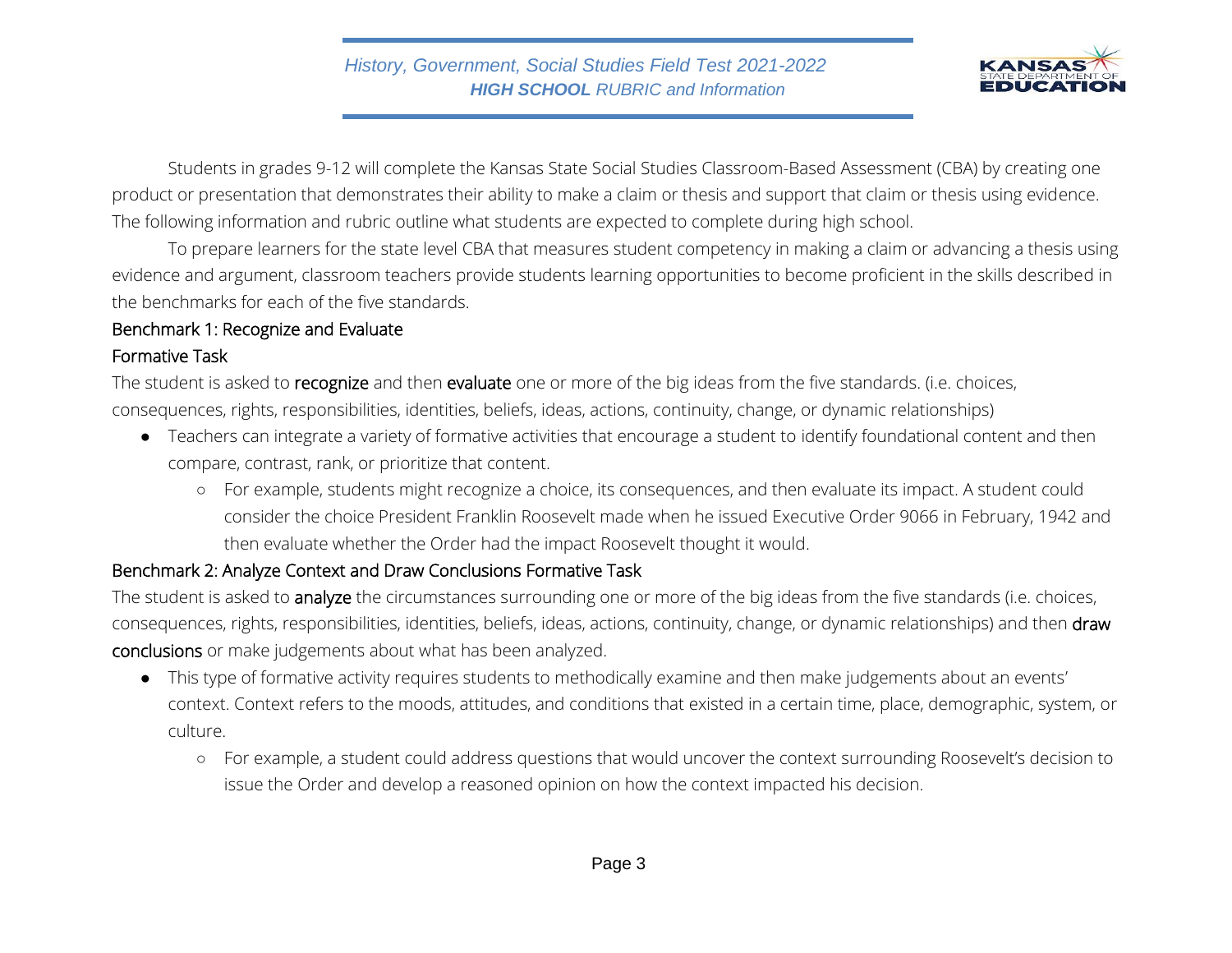

#### Benchmark 3:

## Formative Task - Investigate and Make Connections

The student is asked to *investigate* one or more of the big ideas from the standards (i.e. choices, consequences, rights, responsibilities, identities, beliefs, ideas, actions, continuity, change, or dynamic relationships) and then make a connection to contemporary or real-world issues.

- The ability to collect, organize, and verify information is critical to creating informed citizens.
	- For example, a student could use their investigative skills to explore the events surrounding the issuing of Executive Order 9066, then highlight the similarities and differences between the order and the 1988 signing of H.R. 442 providing compensation to Japanese Americans interned during World War II.

## Benchmark 4:

## Summative Task - Make a Claim or Advance a Thesis Using Evidence and Argument

This demonstration of a student's ability to argue historically and use evidence is the required State Social Studies Classroom-Based Assessment that will be scored and reported to KSDE.

Using skills developed during formative tasks and activities, a student will create a cohesive product or presentation that focuses on one or more of the big ideas from the five standards (i.e. choices, consequences, rights, responsibilities, identities, beliefs, ideas, actions, continuity, change, or dynamic relationships).

A proficient product or presentation should include:

- A claim/thesis using facts, information, persuasive logic, and language that is open to challenge and contradiction.
- Relevant and accurate evidence that supports the claim/thesis with explicit references in the product or presentation to multiple credible sources.
- Relevant and accurate evidence that considers the topic from multiple social studies disciplines and points of view.
- A counter-argument.
- The effective use of a textual, auditory, media, or visual medium using grade level appropriate communication skills.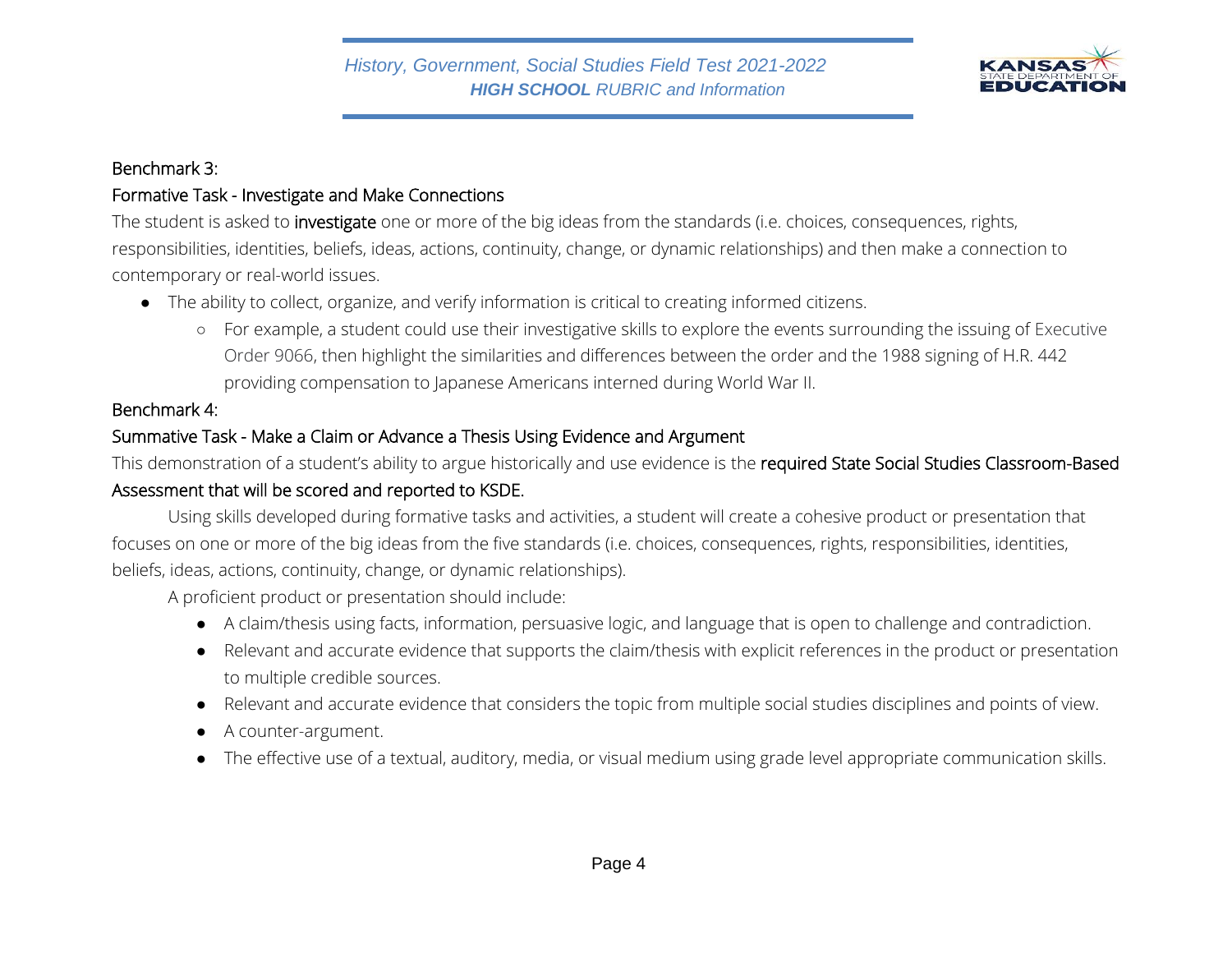## *History, Government, Social Studies Field Test 2021-2022 HIGH SCHOOL RUBRIC and Information*



| Criteria         | 1 Beginning                                                                                                                                                                                                                                                                            | 2 Developing                                                                                                                                                                                                                                                                                                                                                                                                                                                                                                                                                                                                            | 3 Proficient                                                                                                                                                                                                                                                                                                                                                                                                                    | 4 Exemplary                                                                                                                                                                                                                                                                                                                                                                                                                                                                                                                                                                                                                                                       |
|------------------|----------------------------------------------------------------------------------------------------------------------------------------------------------------------------------------------------------------------------------------------------------------------------------------|-------------------------------------------------------------------------------------------------------------------------------------------------------------------------------------------------------------------------------------------------------------------------------------------------------------------------------------------------------------------------------------------------------------------------------------------------------------------------------------------------------------------------------------------------------------------------------------------------------------------------|---------------------------------------------------------------------------------------------------------------------------------------------------------------------------------------------------------------------------------------------------------------------------------------------------------------------------------------------------------------------------------------------------------------------------------|-------------------------------------------------------------------------------------------------------------------------------------------------------------------------------------------------------------------------------------------------------------------------------------------------------------------------------------------------------------------------------------------------------------------------------------------------------------------------------------------------------------------------------------------------------------------------------------------------------------------------------------------------------------------|
| Claim/<br>Thesis | My claim/thesis is unclear or<br>absent.                                                                                                                                                                                                                                               | My claim/thesis offers a reason or<br>reasons that are not relevant to<br>supporting my position.                                                                                                                                                                                                                                                                                                                                                                                                                                                                                                                       | I can address the compelling question or<br>prompt by taking a clear position and<br>making a claim/thesis.                                                                                                                                                                                                                                                                                                                     | I can address the compelling question or prompt by<br>taking a complex position and making a claim/thesis.                                                                                                                                                                                                                                                                                                                                                                                                                                                                                                                                                        |
|                  | My claim/thesis does not<br>include a reason to support<br>my position.                                                                                                                                                                                                                | I use an example that is unrelated to my<br>argument.                                                                                                                                                                                                                                                                                                                                                                                                                                                                                                                                                                   | I can use at least two relevant reasons to<br>support my claim/thesis.                                                                                                                                                                                                                                                                                                                                                          | I can use at least three relevant reasons to support my<br>claim/thesis.                                                                                                                                                                                                                                                                                                                                                                                                                                                                                                                                                                                          |
|                  | My argument does not<br>include an example.                                                                                                                                                                                                                                            |                                                                                                                                                                                                                                                                                                                                                                                                                                                                                                                                                                                                                         | I can identify at least two examples to<br>strengthen the argument.                                                                                                                                                                                                                                                                                                                                                             | I can identify at least three examples to strengthen the<br>argument.                                                                                                                                                                                                                                                                                                                                                                                                                                                                                                                                                                                             |
| Evidence         | My product does not use any<br>evidence.                                                                                                                                                                                                                                               | My product uses evidence that is<br>irrelevant, inaccurate, or unclear.                                                                                                                                                                                                                                                                                                                                                                                                                                                                                                                                                 | I can produce relevant and accurate<br>evidence from multiple sources.                                                                                                                                                                                                                                                                                                                                                          | I can produce relevant and accurate evidence from<br>multiple corroborated sources.                                                                                                                                                                                                                                                                                                                                                                                                                                                                                                                                                                               |
|                  | My product includes only<br>vague references to<br>information or ideas that may<br>come from background<br>knowledge.<br>My textual, auditory, media,<br>or visual product uses<br>communication skills that<br>makes it impossible for my<br>audience to understand the<br>argument. | My product uses limited primary source<br>evidence representing one point of view<br>and shows only partial understanding of<br>the source.<br>My product is missing evidence details in<br>the form of quotations, paraphrasing, or<br>contextual information or these details<br>are unclear and inaccurate.<br>My product is not clear about where the<br>evidence is coming from and is missing<br>information about creator, date, and<br>media type.<br>My product is not clear about where the<br>evidence is coming from including<br>information about creator, date, and<br>media type is unclear or missing. | I can incorporate pieces of accurate<br>evidence from primary sources<br>representing multiple viewpoints.<br>I can include accurate <b>evidence</b> such as<br>quotations, paraphrasing, and/or<br>contextual elements.<br>I can produce accurate evidence that is<br>appropriately cited and sourced.<br>I can create a textual, auditory, media, or<br>visual product using grade level<br>appropriate communication skills. | I can incorporate pieces of accurate evidence that are<br>varied and reliable (primary and secondary) representing<br>multiple viewpoints.<br>I can incorporate accurate evidence including extensive<br>details from the sources such as quotations, well-<br>developed paraphrasing, and contextual elements.<br>I can appropriately cite and source the evidence and<br>include additional details such as audience, intent, and<br>context in the product.<br>I can create a textual, auditory, media, or visual product<br>using grade level appropriate communication skills that<br>enhance audience understanding through effective use<br>of the medium. |